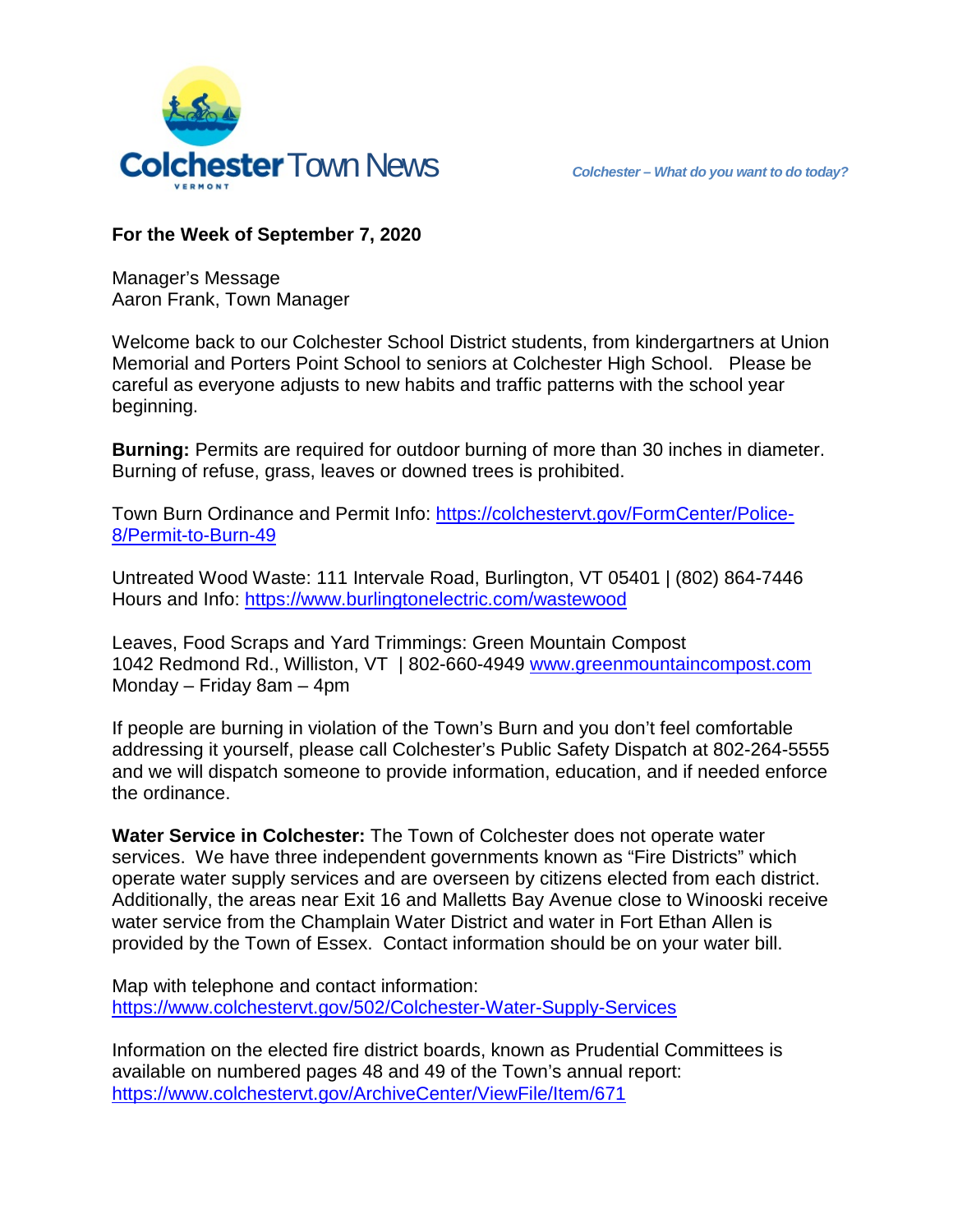

**History of Fire Districts, by Joseph McLaughlin, SSE**: [https://www.cfd1.org/what-is](https://www.cfd1.org/what-is-fire-district)[fire-district](https://www.cfd1.org/what-is-fire-district)

**\_\_\_\_\_\_\_\_\_\_\_\_\_\_\_\_\_\_\_\_\_\_\_\_\_\_\_\_\_\_\_\_\_\_\_\_\_\_\_\_\_**

COVID Update:

**State/Regional/National COVID Numbers, Trends and Modeling:** National trends show decreasing cases, positivity rates, and hospitalizations in all regions of the country except the upper midwest, though cases, hospitalizations, and deaths remain at very high levels, especially in the south and west. The general trends in Vermont are that, despite more use of ICU beds for non-COVID-19 patients, the rates for the percentage of emergency department visits with COVID-19 symptoms, viral growth and reproduction, and the test positivity rate remain low and stable. There may be spikes in cases with the return of college students.

https://dfr.vermont.gov/sites/finreg/files/doc\_library/dfr-covid19-modeling-090420.pdf

**Weekly Summary of Vermont COVID-19 Data:** Demographics; Clinical Course; Outbreaks, Syndromic Surveillance; and Vermont's contact tracing efforts: [https://www.healthvermont.gov/sites/default/files/documents/pdf/COVID19-Weekly-](https://www.healthvermont.gov/sites/default/files/documents/pdf/COVID19-Weekly-Data-Summary-9-4-2020.pdf)[Data-Summary-9-4-2020.pdf](https://www.healthvermont.gov/sites/default/files/documents/pdf/COVID19-Weekly-Data-Summary-9-4-2020.pdf)

**US Department of Health Halt on Residential Evictions To Prevent the Further Spread of COVID-19 --September 4, 2020 through December 31, 2020:** 

[https://www.federalregister.gov/documents/2020/09/04/2020-19654/temporary-halt-in](https://www.federalregister.gov/documents/2020/09/04/2020-19654/temporary-halt-in-residential-evictions-to-prevent-the-further-spread-of-covid-19)[residential-evictions-to-prevent-the-further-spread-of-covid-19](https://www.federalregister.gov/documents/2020/09/04/2020-19654/temporary-halt-in-residential-evictions-to-prevent-the-further-spread-of-covid-19)

**Current Testing Recommendations** from The Vermont Health Department are for:

- People with COVID-19 symptoms.
- People who have had close contact (within 6 feet for about 15 minutes or more) with someone who tested positive for COVID-19.
- People who are referred by their health care provider for testing for another reason.

<https://www.healthvermont.gov/response/coronavirus-covid-19/testing-covid-19>

**Scientists Tell WHO and CDC that COVID is Primarily Spread through Aerosols-- Not Touching and Droplets:** <https://time.com/5883081/covid-19-transmitted-aerosols/>

**Cases in Colchester:** 65 as of 9/2/2020. This is one new case since last week. This is total known cases, not current cases.

[https://www.healthvermont.gov/response/coronavirus-covid-19/current-activity](https://www.healthvermont.gov/response/coronavirus-covid-19/current-activity-vermont#town)[vermont#town](https://www.healthvermont.gov/response/coronavirus-covid-19/current-activity-vermont#town)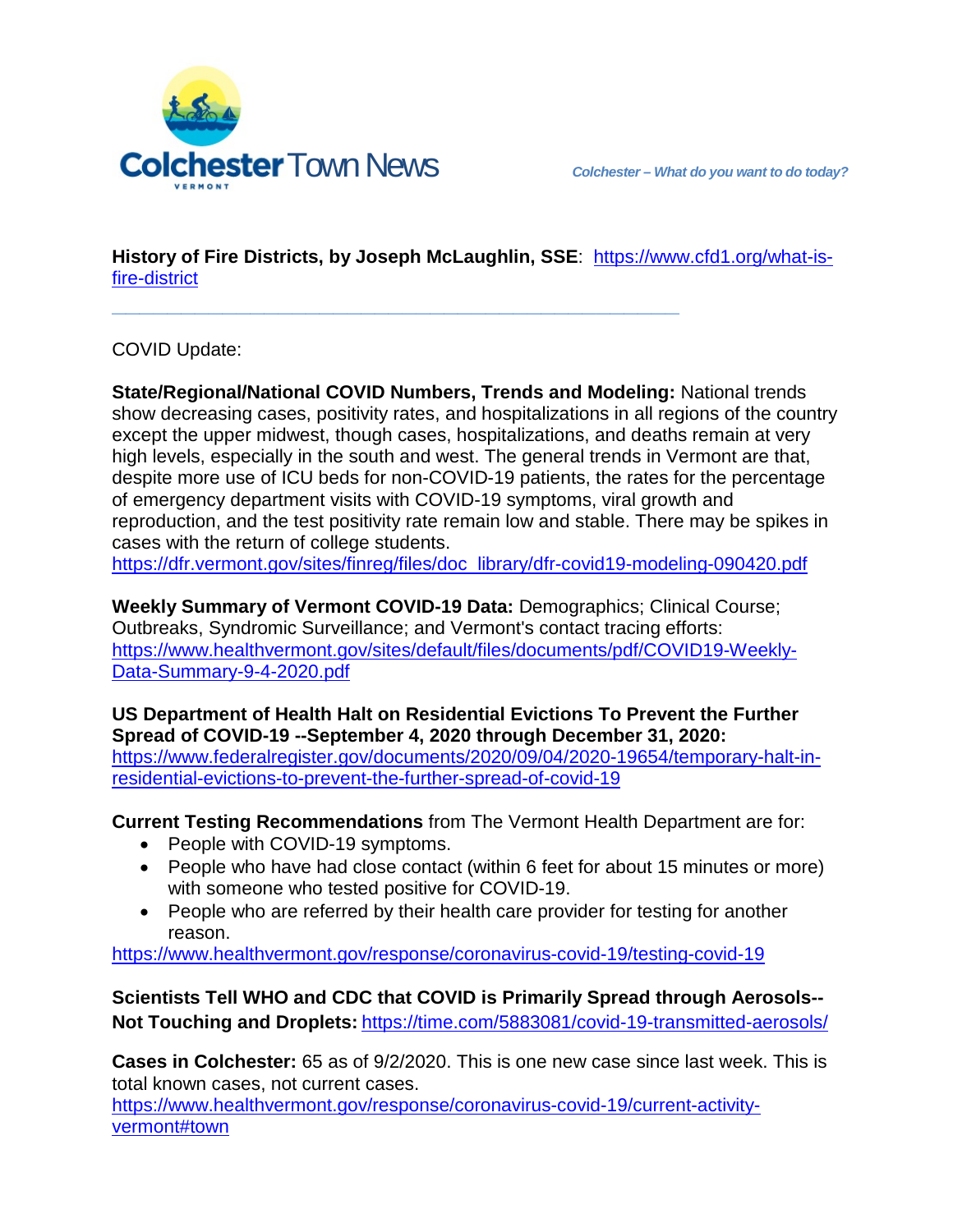

Colchester's Burnham Memorial Library Kelly McCagg, Director

> We are embarking on a new school year with a unique format and unknown challenges, but fear not, the Burnham Library will be there to support you every step of the way.

**\_\_\_\_\_\_\_\_\_\_\_\_\_\_\_\_\_\_\_\_\_\_\_\_\_\_\_\_\_\_\_\_\_\_\_\_\_\_\_\_\_\_\_\_\_\_**

A new story has been installed at Village Park, combining reading and physical activity. Ms. Hannah is back with fresh stories, songs, and her kitten Gamache on Tuesdays and Fridays at 10:30 am on our Youth Facebook page. Crafts for all ages will continue into the fall on a yet to be determined schedule.

We are purchasing new books and materials are bringing back additional staff to assist with lending. We are also once again participating in interlibrary loan services in a limited capacity. So let those requests roll in! Our browse and borrow cart, made available at curbside service on Tuesdays and Saturdays, has been very well received and will likely grow in popularity now that we have more purchasing power.

No library card? No problem! **September is Library Card Sign-Up Month**. Check out our webpage to register online for your library card <https://colchestervt.gov/FormCenter/Library-11/Digital-Access-Library-Card-76> or you can do it the old fashion way at one of our two weekly curbside service days.

We are working on making technology more accessible to those in need. The library has a small number of laptops that will be available for use in the parking lot during select service hours. We are also hoping to offer use of our desktop computers by appointment later this fall.

Our ever-popular **Fall Perennial Plant Swap** will be held on a TBD Saturday in September, at 10 am in the library courtyard. Bring a plant in a labeled container, and see what your neighbors bring to exchange! Swapping starts precisely at 10:00 am. Please, no Orange Daylilies/Ditch Lilies. Masks are required.

Other programs include online **Dungeons & Dragons**, **Teen Writing**, read alouds, and more are in the works. We understand how important library services are to many in our community. We are taking steps to ensure that services are offered in a manner that is safe for the community, patrons, and staff. We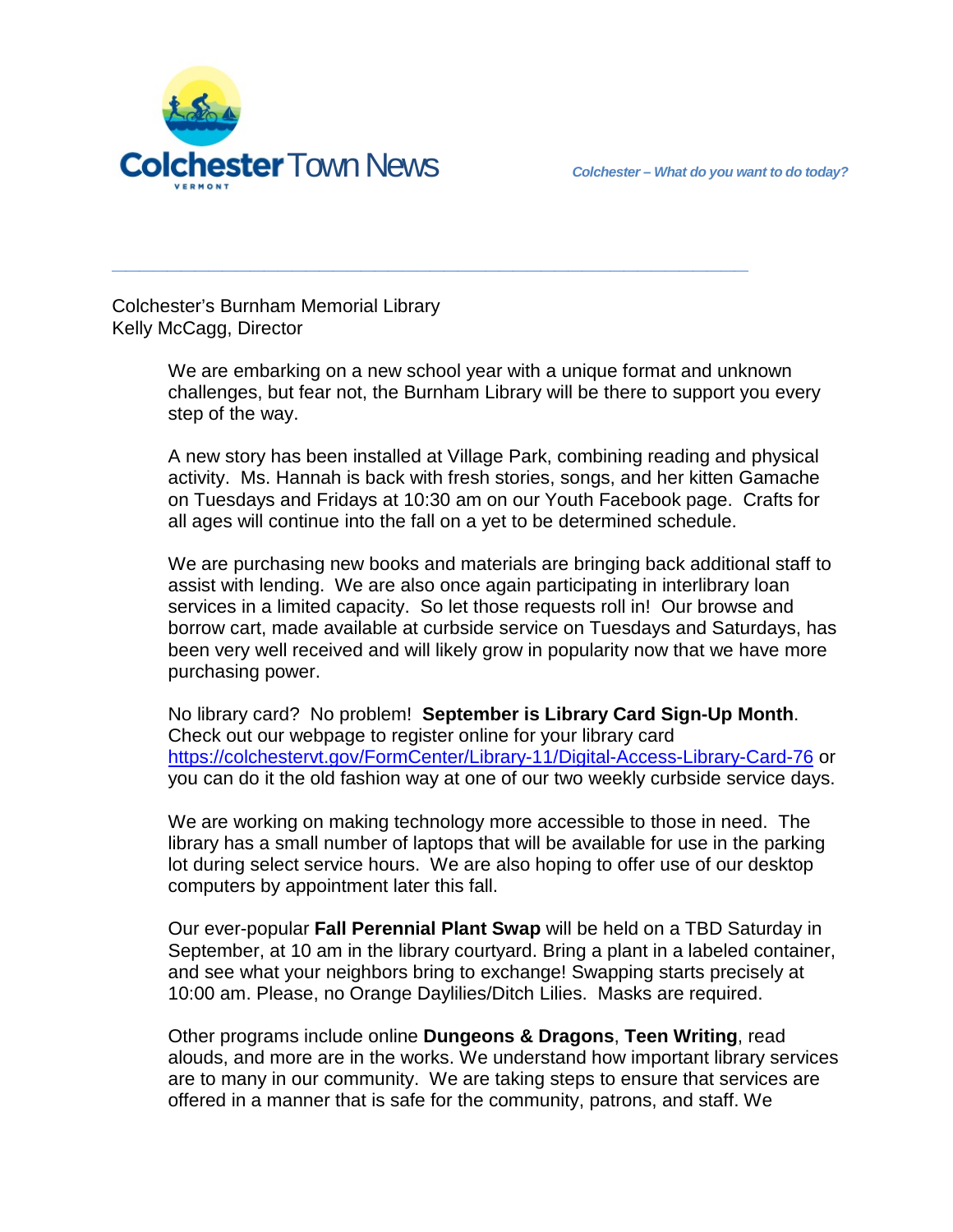

appreciate your patience during this unprecedented time as we all navigate through this pandemic.

Visit<http://colchestervt.gov/library> or call (802) 264-5660.

Office of the Town Clerk | Treasurer Julie Graeter

Recording of property records has increased over the last few weeks with mortgage interest rates being so low.

**\_\_\_\_\_\_\_\_\_\_\_\_\_\_\_\_\_\_\_\_\_\_\_\_\_\_\_\_\_\_\_\_\_\_\_\_\_\_\_\_\_\_\_\_\_\_**

*The Secretary of State's office will be mailing a ballot to all current registered voters starting September 21, so we are working to organize processing of those ballots when they are voted and returned to the Colchester Town Clerk's Office.*

Visit <http://colchestervt.gov/townclerk> or call 264-5520.

Assessor Robert Vickery

- The Assessor's Office has made changes in consideration of COVID19:
	- o The Assessor's Office is open from 7:30 AM to noon.

**\_\_\_\_\_\_\_\_\_\_\_\_\_\_\_\_\_\_\_\_\_\_\_\_\_\_\_\_\_\_\_\_\_\_\_\_\_\_\_\_\_\_\_\_\_\_**

- o From noon to 4:30 PM the Assessor and Property/Tax Specialist are available by phone (264-5670 or 264-5671) or email [\(colchesterassessor@colchestervt.gov\)](mailto:colchesterassessor@colchestervt.gov)
- We are currently entering new subdivision addresses and parcel ID numbers
- **Beginning to start inspections of new construction**
- Parcel data is online: https//www.colchestervt.gov/149/Assessor
- GIS map & assessment data:<http://www.axisgis.com/ColchesterVT/>

**\_\_\_\_\_\_\_\_\_\_\_\_\_\_\_\_\_\_\_\_\_\_\_\_\_\_\_\_\_\_\_\_\_\_\_\_\_\_\_\_\_\_\_\_\_\_**

Visit<https://colchestervt.gov/assessor> or call 264-5671.

## **Upcoming Town Meetings**

**Agendas available at:** <https://clerkshq.com/Colchester-vt>

 **Planning Commission:** Next meeting: October 6 at 7:00 PM via Zoom; details will be included in upcoming newsletters.